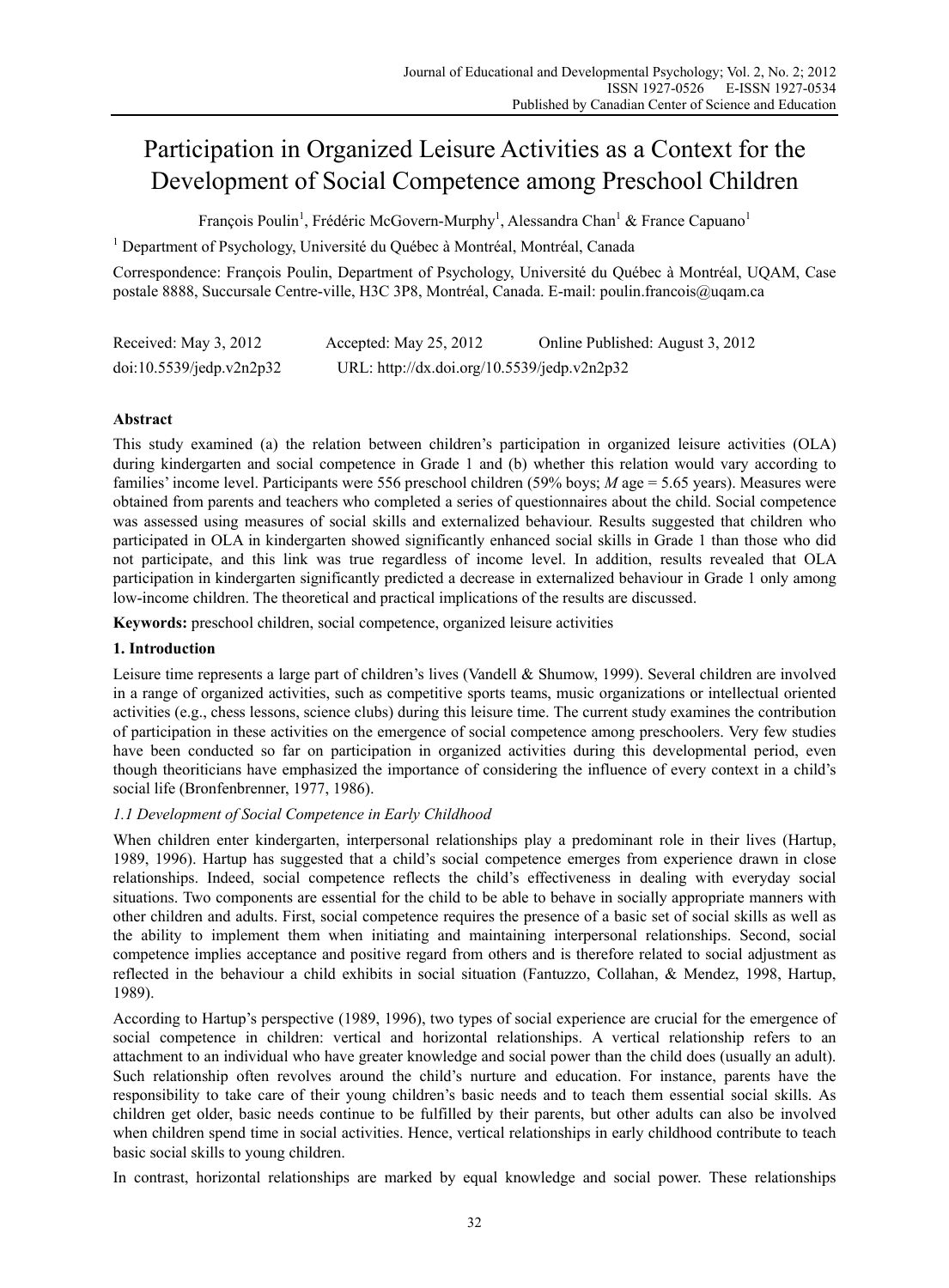include friendships with peers which are largely based on reciprocity and egalitarian exchanges. Thus, horizontal relationships provide children with rich opportunities to practice and elaborate social skills learned within vertical relationships. By interacting with mates similar to themselves, children learn to master complex skills (e.g., cooperation, intimacy) in social relations (Hartup, 1989).

Consequently, vertical and horizontal relationships serve distinct functions in children's development of social skills. Moreover, it is believed that the quality of these two kinds of relationships may contribute to children's social adjustment. Indeed, adults within vertical relationships often represent attachment figures to children. Accordingly, these vertical relationships may be reproduced by children and serve as models for future relationships (Bowlby, 1973). Similarly, horizontal relationships may affect children's social adjustment in two ways. First, children may learn social behaviours by imitating their peers' behaviour or by submitting to peer pressure (Hartup, 2005). Second, as the child experiments with his newly acquired social skills, the ensuing result can lead to good or poor social adjustment.

Hartup's model (1989, 1996) asserts that the underlying structure found in social relationships and in activity settings plays a crucial role in the development of social competence. During the preschool years, children gain more autonomy and their opportunities thus increase greatly (Maccoby, 1984). Nevertheless, they still need a high amount of structure and supervision provided by a significant adult as a basis for support and validation of their judgment and actions (Buhrmester, 1992; Ladd & LeSieur, 1996). Children also need structure in order to interpret and organize the results of their experiences with others. Moreover, it has been shown that a high level of structure in children's activities is associated with behavioural adjustment and academic performance (Marshall, Coll, Marx, McCartney, Keefe, & Ruh, 1997; Pettit, Laird, Bates, & Dodge, 1997), as well as social competence (Lieberman, Doyle & Markiewics, 1999). Thus, the role of structure in activities appears to be significant for social development. Organized leisure activities allow building both vertical and horizontal relationships and offer high structure in the settings. Therefore, the pursuit of such activities may have a positive impact on the development of social competence in early childhood.

## *1.2 Definition and Characteristics of Organized Leisure Activities*

National studies investigating time use by children have failed to distinguish the different levels of structure found in leisure activities (Fletcher, Nickerson, & Wright, 2003; Vandell & Shumow, 1999). Yet, the importance of this distinction has been widely recognized in the literature (Eccles & Barber, 1999; Larson, 2000; Mahoney & Stattin, 2000; Meeks & Mauldin, 1990). Unstructured activities are ones in which children engage in spontaneously in order to occupy themselves and have fun (e.g., watching television, playing soccer with friends or hanging out). Ordinarily, these activities are recreational in nature and take place at home or in an after-school program. An adult may be nearby to provide some supervision, but is not directly involved in the activity.

Conversely, organised leisure activities (OLA) are highly structured and supervised. Structure is defined by: (a) the supervision, leadership and feedback of a significant adult, (b) the existence of formal rules and a particular setting, and (c) regular participation schedules (Larson, 2000; Mahoney & Stattin, 2000). Fletcher et al. (2003) further added that a precise goal or objective must be present when defining OLA. Examples of OLA include competitive individual or team sports, art or academia related lessons or Sunday school. A study by Mahoney and Stattin (2000) has shown the importance of high structure in OLA for positive adjustment. In the current study, the characteristics described above were used as criteria for defining OLA participation.

#### *1.3 Impacts of Participation in Organized Leisure Activities*

Previous studies have consistently demonstrated that OLA participation promotes positive adjustment in adolescence. Social understanding and competence, academic success (Larson, 2000; Mahoney, Larson, & Eccles, 2005), low levels of antisocial behaviour (Mahoney, 2000; Mahoney & Stattin, 2000), low levels of depressive symptoms (Mahoney, Schweder, & Stattin, 2002) and low rate of school drop-out (Mahoney & Cairns, 1997; McNeal, 1995) were all found to be associated with OLA involvement.

Positive outcomes among school-age children have also been documented. OLA participation has been linked to higher academic achievement, psychosocial maturity, social competence and self-esteem as reported by parents and teachers (Fletcher et al., 2003; McHale, Crouter, & Tucker, 2001). The long term effects of OLA participation on adjustment has also been suggested in the literature. Findings revealed that children with behavioural problems who were involved in OLA were less likely to drop out of school in adolescence and to be arrested in the beginning of adulthood compared to those who were not involved (Mahoney, 2000; Mahoney & Cairns, 1997).

Larson (2000) and Mahoney (2000) pointed out that a selection bias could explain the association between OLA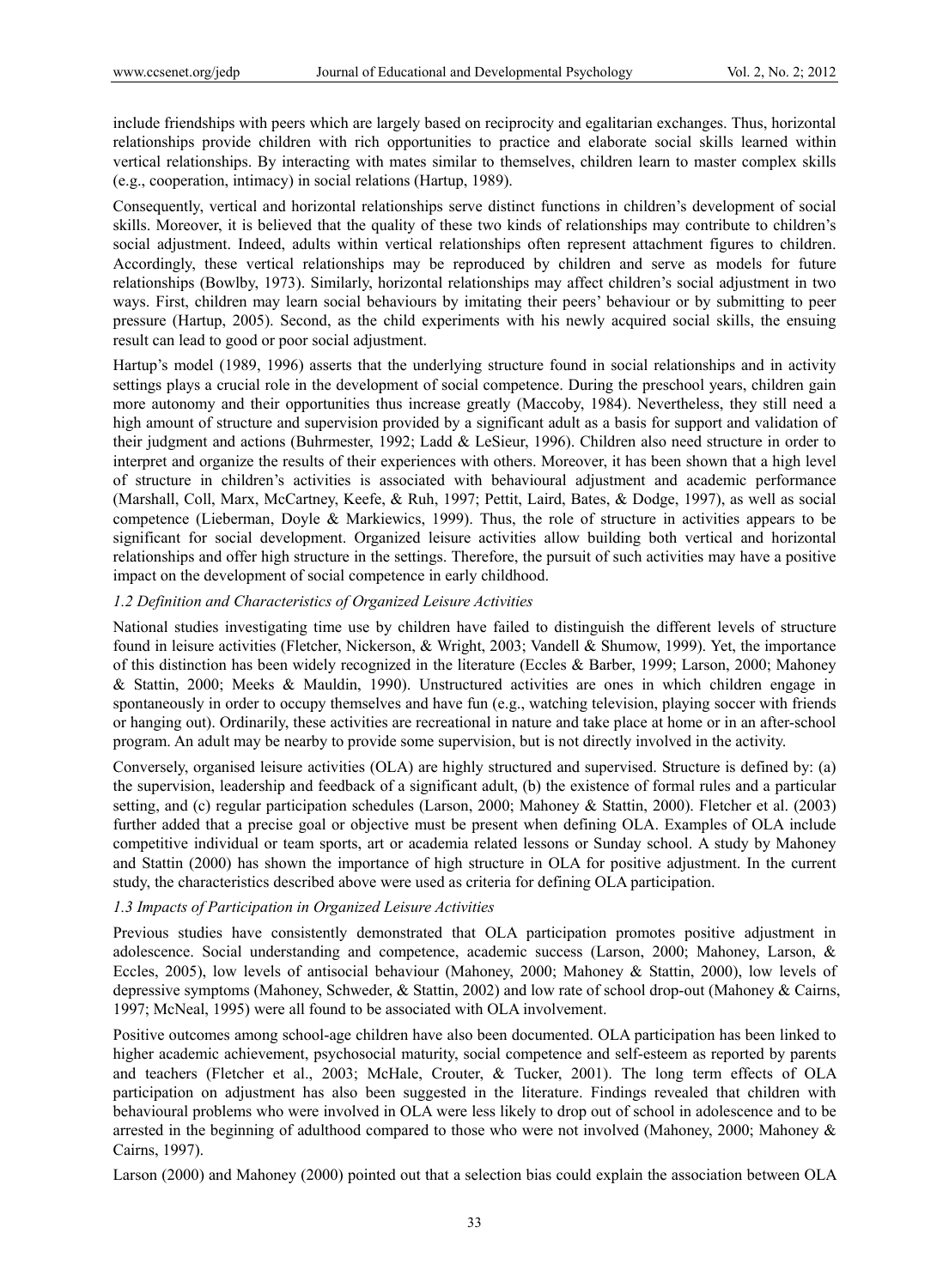participation and positive outcomes. These investigators suggested that because of its voluntary nature, certain characteristics in children could be linked to participation, which would then lead to positive outcomes. For exemple, among young children, decision to participate in OLA is often made by parents who take into account their child's characteristics (Ladd & LeSieur, 1996). As such, they may consider their child's social skills or competence. Therefore, one way to partially control for the potential selection effect is to use a longitudinal design in which children's initial characteristics would be taken into account (Mahoney, 2000; Mahoney & Cairns, 1997).

#### *1.4 OLA Participation and Social Competence in Preschool*

As mentioned above, OLA participation appears to be positively associated with indicators of social competence and adjustment in middle childhood and adolescence. However, hardly any studies to our knowledge have described the impact of OLA participation in early childhood at the very beginning of the school curriculum. Since evidence shows that the benefits of participation are not age-related (Fletcher et al., 2003), participation in OLA should have a positive impact on young children as well.

OLA may represent an optimal setting for the development of social competence among preschoolers. Indeed, OLA settings strongly encourage the emergence of positive vertical relationships. Establishing a relationship with a significant adult is often made easier and encouraged in an OLA setting (Mahoney & Stattin, 2000). Moreover, the adult leader is responsible for helping the child foster the specific skills required for the activity and for peer interaction. Finally, the feedback given by the adult constitutes a form of modeling for other adult-child relationships (Larson & Verma, 1999). Rich opportunities for horizontal relationships may also be provided in OLA settings. More than one child usually participates in the same OLA which creates interactions among peers who share similar interests and goals. Furthermore, in order to reach a common goal, children must exercise their social skills and engage in positive interactions with their peers in order to succeed in the activity (Eccles & Barber, 1999; Kleiber, Larson, & Csikszentmihalyi, 1986; Larson, 1994; McHale et al., 2001).

Taken as a whole, OLA provides numerous positive opportunities to engage in vertical and horizontal relationships within a highly structured setting. In light of Hartup's model (1989, 1996), one can therefore expect that young children who participate in OLA would have more opportunities to develop their social competence. In this study, two dimensions of social competence were considered, i.e., social skills and low levels of externalized behaviour. Specifically, it was hypothesized that participation in OLA during kindergarten would promote social competence (i.e., increased social skills and low levels of externalized behaviour) in first grade than non-participation.

Additionally, it should be noted that youths who come from low SES families usually benefit more from structured activities and after-school programs (Marshall et al., 1997; Pettit et al., 1997; Posner & Vandell, 1994, 1999). This has been shown to be true for children attending kindergarten and elementary school (Posner & Vandell, 1994, 1999) as well as for adolescents coming from low income families (Mahoney, 2000; Mahoney & Stattin, 2000). Vandell and Shumow (1999) proposed that children from low income families may benefit more from these programs than children who come from moderate or high SES because such programs may compensate for lacks of care and education at home. As a result, it was hypothesized that preschoolers from low income families who participate in OLA would experience more benefits in their social competence (i.e., increased social skills and low levels of externalized behaviour) compared to children from moderate or high income families who also participate in OLA.

#### **2. Method**

#### *2.1 Participants*

Participants in the current study were recruited in the context of a larger research project assessing the impact of a conduct disorder prevention program. First of all, a sample of preschoolers exhibiting high levels of behaviour problems was initially screened (typically one children per classroom) and exposed to the targeted prevention program. Second, a group of preschoolers randomly chosen among the other children of the classrooms were recruited in order to establish measurement norms for the assessment battery. These children therefore participated in all the assessment but were not involved in any intervention. They formed the final sample in the current study and were from 173 kindergarten classrooms in 40 schools. Written parental consent was obtained for each student.

The final sample consisted of children for whom complete data were available in kindergarten and in first grade. This sample consisted of 556 children (59% boys; mean age = 5.65 years). Data were not available in first grade for 173 children, mainly because they transitioned into elementary schools that were not involved in our research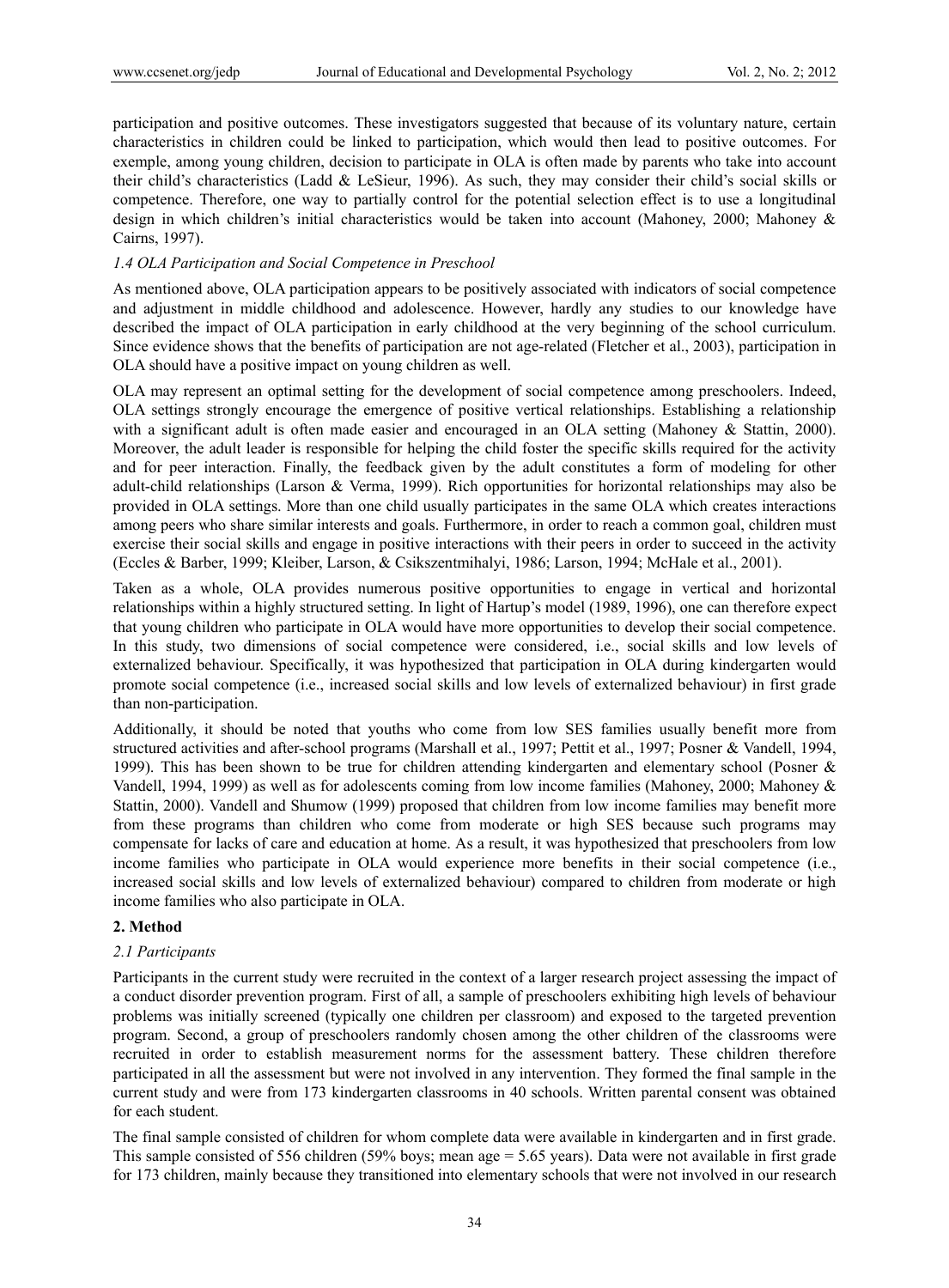projects. The children in this sample came from predominantly middle-class families (median household income  $= 60 000\$  - 79 000\$).

## *2.2 Procedure*

Data were collected in the fall of kindergarten and in the fall of Grade 1. Teachers' and parents' questionnaires were brought to the schools by research assistants. Teachers were then instructed to pass on parents' questionnaire through the child. Next, parents were asked to return the completed questionnaire to the teacher in a sealed envelope. Approximately two weeks after, research assistants returned to the schools in order to bring back the questionnaires completed by teachers and parents.

## *2.3 Measures*

## 2.3.1 Participation in Organized Leisure Activities

Mothers were asked to report all the OLA in which their child participated in during kindergarten. In order to be considered as an OLA, activities had to fit the following criteria: (a) presence of an adult leader, (b) precise rules and particular setting, (c) regular schedules and (d) specific goals or objectives. Children were then assigned a score of 0 if they did not participate in any OLA and a score of 1 if they participated in at least one OLA. It should be noted that 60.9% of children participated in at least one OLA. The mean number of activities for those who participated was 1.68 and the most frequent activities were ice hockey, soccer and music lessons.

## 2.3.2 Social Skills

Social skills were measured using an abbreviated version of the Social Skills Rating System developed by Gresham and Elliot (1990). Teachers rated the frequency of 19 behaviours pertaining to social skills using a 3-point Likert scale  $(0 =$  never,  $1 =$  seldom,  $2 =$  often). Three dimensions were assessed: assertiveness, cooperation and self-sontrol. The mean of all 19 items was used as a global score indicating social skills. Adequate internal consistency was found (Cronbach alpha = .88 both in kindergarten and first grade).

## 2.3.3 Externalized Behaviour

Externalized behaviour was assessed using a 35-item questionnaire covering a range of behaviours: reactive/proactive aggression, physical/indirect aggression, opposition, conduct problems, attention deficit and hyperactivity. The items were selected from different instruments (Crick et al., 1999; Dodge & Coie, 1987; Tremblay, Desmarais-Gervais, Gagnon, & Charlebois, 1987). Teachers rated the frequency at which the child displayed each behaviour in the last month using a 6-point Likert scale ( $1 =$  never and  $6 =$  often). A mean score was computed using the 35 items. High internal consistency was found (Cronbach alpha = .97 both in kindergarten and first grade).

## 2.3.4 Demographic Data

Mothers reported their annual household income by referring to pre-determined response scale showing different income categories (10 point-scale; from "less than 20 000" to "more than 100 000").

## **3. Results**

## *3.1 Correlations among the Study Variables*

Descriptive statistics including the means, the respective standard deviations along with the correlations among all variables are presented in Table 1. Participation was positively associated with income and social skills (in kindergarten and Grade 1), and negatively associated with externalized behaviour in Grade 1. In addition, social skills (in both kindergarten and Grade 1) were negatively correlated with gender and positively associated with income. Finally, externalized behaviour (in both kindergarten and Grade 1) was positively associated with gender, negatively associated with income, and negatively associated with social skills in both years. Overall, outcomes were strongly correlated amongst each other, suggesting that they assessed related construct. Moreover, outcomes measured in kindergarten were strongly correlated to themselves when measured in first grade, suggesting relative stability in the constructs.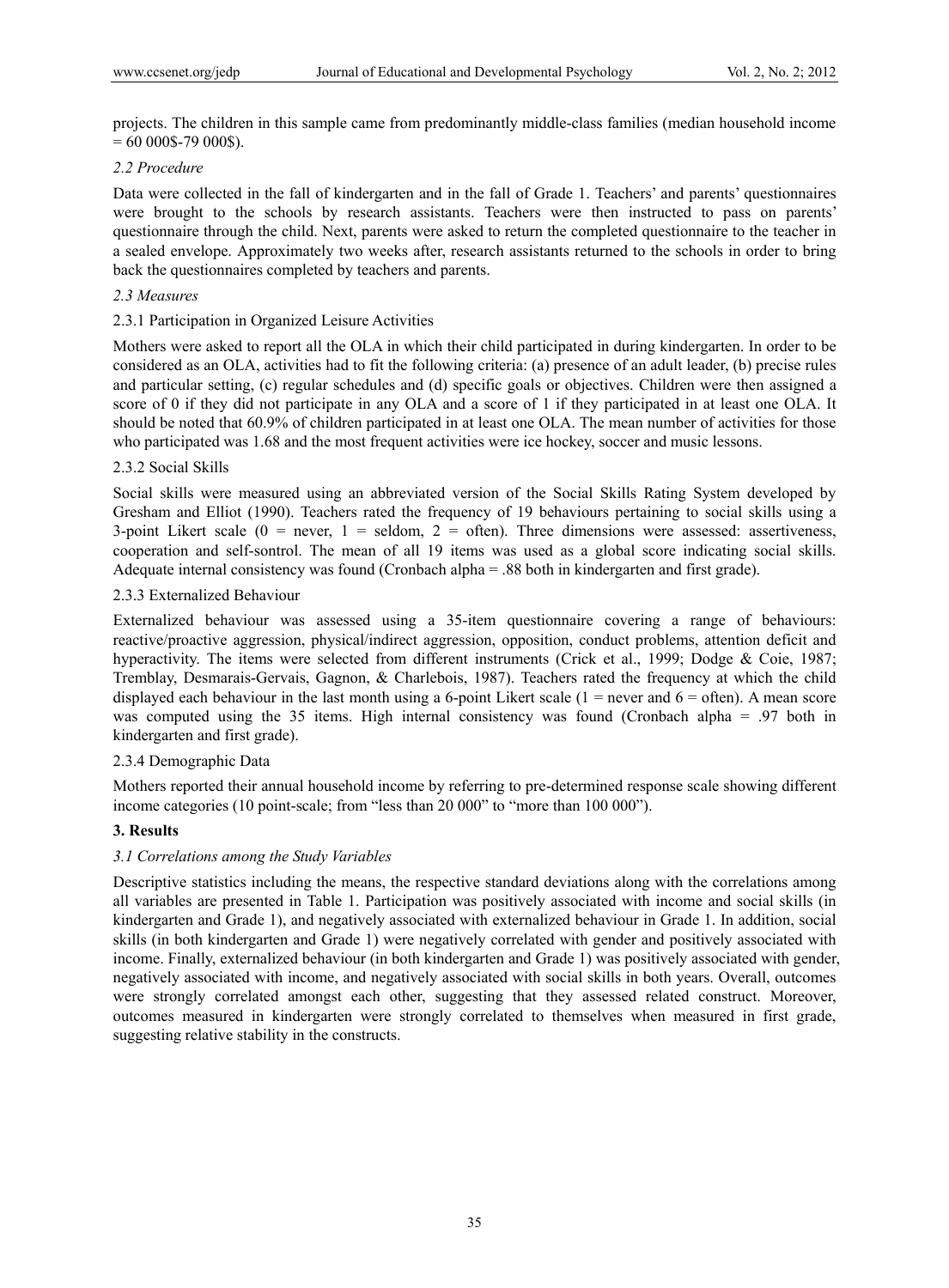| Variables                |          | 2        | 3        | 4         |          | 6        | $\overline{M}$ | SD   |
|--------------------------|----------|----------|----------|-----------|----------|----------|----------------|------|
| 1. Gender                |          |          |          |           |          |          |                |      |
| 2. Income                | $-.00$   |          |          |           |          |          | 5.57           | 2.47 |
| 3. Participation         | .02      | 29***    |          |           |          |          | 0.53           | 0.50 |
| 4. Social skills (K)     | $-18***$ | $14***$  | $.11**$  |           |          |          | 1.43           | 0.32 |
| 5. Social skills (G1)    | $-20***$ | $.17***$ | $.12**$  | $.44***$  |          |          | 1.42           | 0.34 |
| $6.$ Externalizing $(K)$ | $13***$  | $-18***$ | $-.05$   | $-.56***$ | $-42***$ |          | 1.82           | 0.77 |
| 7. Externalizing (G1)    | $.21***$ | $-19***$ | $-0.09*$ | $-46***$  | $-61***$ | $.58***$ | 1.74           | 0.76 |

Table 1. Means, standard deviations, and correlations among the study variables

Note. K = Kindergarten; G1 = Grade 1. \*  $p < .05$ . \*\*  $p < .01$ . \*\*\*  $p < .001$ .

### *3.2 Predictions to Outcome Variables*

There were two main goals in the current investigation. The first one was to determine if OLA participation in kindergarten had a significant effect on social skills and externalized behaviour in first grade. The second goal was to determine if this effect was greater for children of low income household, thus determining whether income was a moderator. Analyses were conducted in two steps. First, hierarchical linear regressions were used to test the effect of OLA participation on social skills and externalized behaviour. Moreover, gender and initial outcome variables obtained in kindergarten were included as control variables because they were shown to be strongly correlated to outcome variables in Grade 1. Therefore, by including these control variables in the models, we were able to isolate the effect of participation on social skills and externalized behaviour. Second, the moderating effect of income was examined by introducing a Participation X Income interaction term in the regression model according to Baron and Kenny's procedure (1986).

#### 3.2.1 Social Skills

A first hierarchical linear regression analysis was conducted to examine the relation between OLA participation in kindergarten and social skills in Grade 1, with participants' social skills as dependent variable and with income as a moderator. On the first step of the analysis, participants' gender and initial level of social skills in kindergarten were included as control variables. On the second step, participation and income were entered as predictors in the model. To facilitate interpretation, the income variable was *z*-standardized for the creation of the interaction term Participation X Income which was added on the third step. As can be seen in Table 2, the results of the second step indicated that, after controlling for participants' gender and initial level of social skills in kindergarten, participation and income together explained 24% of the variance of social skills in Grade 1  $\mathbb{R}^2$  adj  $=$  .23,  $F(2, 459) = 5.22$ ,  $p < .01$ ]. Inspection of the partial regression coefficients revealed a main effect of participation on social skills,  $b = 0.03$ ,  $p < 0.05$ , whereas the main effect of income on social skills was not significant,  $b = .01$ , *ns.* Further, the interaction term entered on the third step did not add to explain the overall variance of social skills. Taken together, results indicated that OLA participation in kindergarten significantly predicted an increase in participants' social skills in Grade 1, but this link did not differ as a function of children's level of income.

|        | $\tilde{}$             |        |            |                   |              |
|--------|------------------------|--------|------------|-------------------|--------------|
|        | Predictor              | b      |            | $F$ change $(df)$ | $R^2$ change |
| Step 1 |                        |        |            | 64.34 (2, 461)    | $22***$      |
|        | Gender                 | $-.11$ | $-3.68***$ |                   |              |
|        | Social Skills K        | .46    | $9.80***$  |                   |              |
| Step 2 |                        |        |            | 5.22(2, 459)      | $.02**$      |
|        | Participation          | .03    | $2.16*$    |                   |              |
|        | Income                 | .01    | 1.78       |                   |              |
| Step 3 |                        |        |            | .00(1, 458)       | .00          |
|        | Participation X Income | $-.00$ | $-.00$     |                   |              |

Table 2. Hierarchical linear regression analysis predicting to social skills at grade 1

Note. K = Kindergarten. *n* = 464. \* *p* < .05. \*\* *p* < .01. \*\*\* *p* < .001.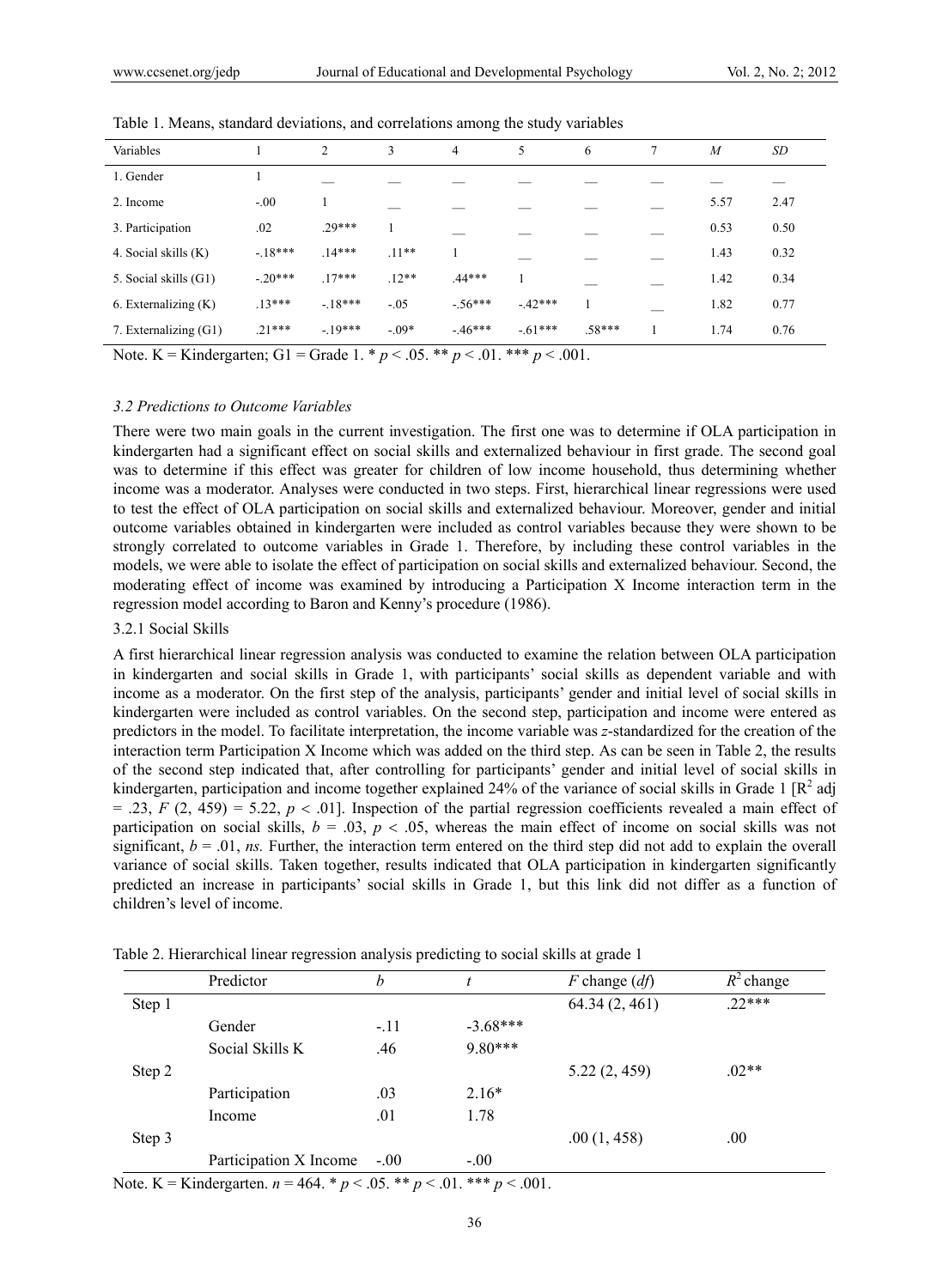#### 3.2.2 Externalized Behaviour

A similar hierarchical linear regression analysis was performed to examine the relation between OLA participation in kindergarten and externalized behaviour in Grade 1, with participants' externalized behaviour as dependent variable and with income as a moderator. As can be seen in Table 3, the results of the second step indicated that, after controlling for participants' gender and initial level of externalized behaviour in kindergarten, participation and income together explained 37% of the variance of social skills in Grade 1 [ $R^2$  adj = .36, *F* (2,  $470$ ) =  $4.04$ ,  $p < .05$ ]. Inspection of the partial regression coefficients revealed a main effect of income on externalized behaviour,  $b = 0.02$ ,  $p < 0.05$ , whereas the main effect of participation on externalized behaviour was not significant,  $b = -.02$ , *ns.* Further, the interaction term entered on the third step explained an additional 1% of the overall variance of externalized behaviour  $[R^2 \text{ change } adj = .01, F \text{ change } (1, 469) = 5.21, p < .05]$ .

To break down the interaction, the link between participation and externalized behaviour was examined when children's level of income was at the mean (i.e., = 0 on the *z*-standardized measure of income), 1 SD above the mean, and 1 SD below the mean. The effect of participation on externalized behaviour at an average level of income was already given on the second step of the previous regression analyses,  $b = -02$ , *ns*. When income was 1 SD below the mean, participation was significantly related to externalized behaviour,  $b = -.09$ ,  $p < .05$ . Finally, when income was 1 SD above the mean, participation was not significantly related to externalized behaviour, *b* = .05, *ns*. As such, the results indicate that children who participate in OLA showed less externalized behaviour subsequently, but this pattern was significant only for children whose income was low.

|        | Predictor              | b      | t         | $F$ change $(df)$ | $R^2$ change |
|--------|------------------------|--------|-----------|-------------------|--------------|
| Step 1 |                        |        |           | 131.72 (2, 472)   | $.36***$     |
|        | Gender                 | .25    | $4.28***$ |                   |              |
|        | Extern, behaviour K    | .56    | 14.96***  |                   |              |
| Step 2 |                        |        |           | 4.04(2, 470)      | $.01*$       |
|        | Participation          | $-.03$ | $-96$     |                   |              |
|        | Income                 | $-.03$ | $-2.36*$  |                   |              |
| Step 3 |                        |        |           | 5.21(1, 469)      | $.01*$       |
|        | Participation X Income | $-.07$ | $2.28*$   |                   |              |

Table 3. Hierarchical linear regression analysis predicting to externalized behaviour at grade 1

Note. Extern. = Externalized; K = Kindergarten. *n* = 475. \* *p* < .05. \*\*\* *p* < .001.

## **4. Discussion**

The transition from kindergarten to elementary school is a crucial period during which both vertical and horizontal relationships are necessary for the development of social competence. Since OLA provides a setting for experiencing both types of relationships, participation in OLA was expected to have a positive effect on social competence, particularly among preschoolers from low SES. Results showed that participation in at least one OLA had an effect on the two main components of social competence: social skills and externalized behaviours.

#### *4.1 OLA Participation and Social Skills*

OLA participation was positively associated with social skills. This suggests that participation may indeed be beneficial for the acquisition of social skills among young children. Several interpretations could be made to explain this finding. First, the presence of an adult leader in OLA settings possibly allows children to engage in a rewarding vertical relationship (Hartup, 1989). Certainly, other adult-child relationships (e.g., parents, relatives, and teachers) are likely to be present in children's lives. However, children who participate in OLA have one additional opportunity for interacting in a vertical relationship. Supporting this idea, we found that OLA participation had a significant positive effect on children's social skills, despite the fact that all children in this study had at least one parent and school teacher in their lives. Unique characteristics of the adult leader may also contribute to children's social skills development. For instance, the nature of feedbacks given by the activity adult may differ from those given by parents and teachers. As such, the adult leader may provide clearer and more immediate feedback and reinforcement to the child (Csikszentmihalyi, 1990). In sum, the current study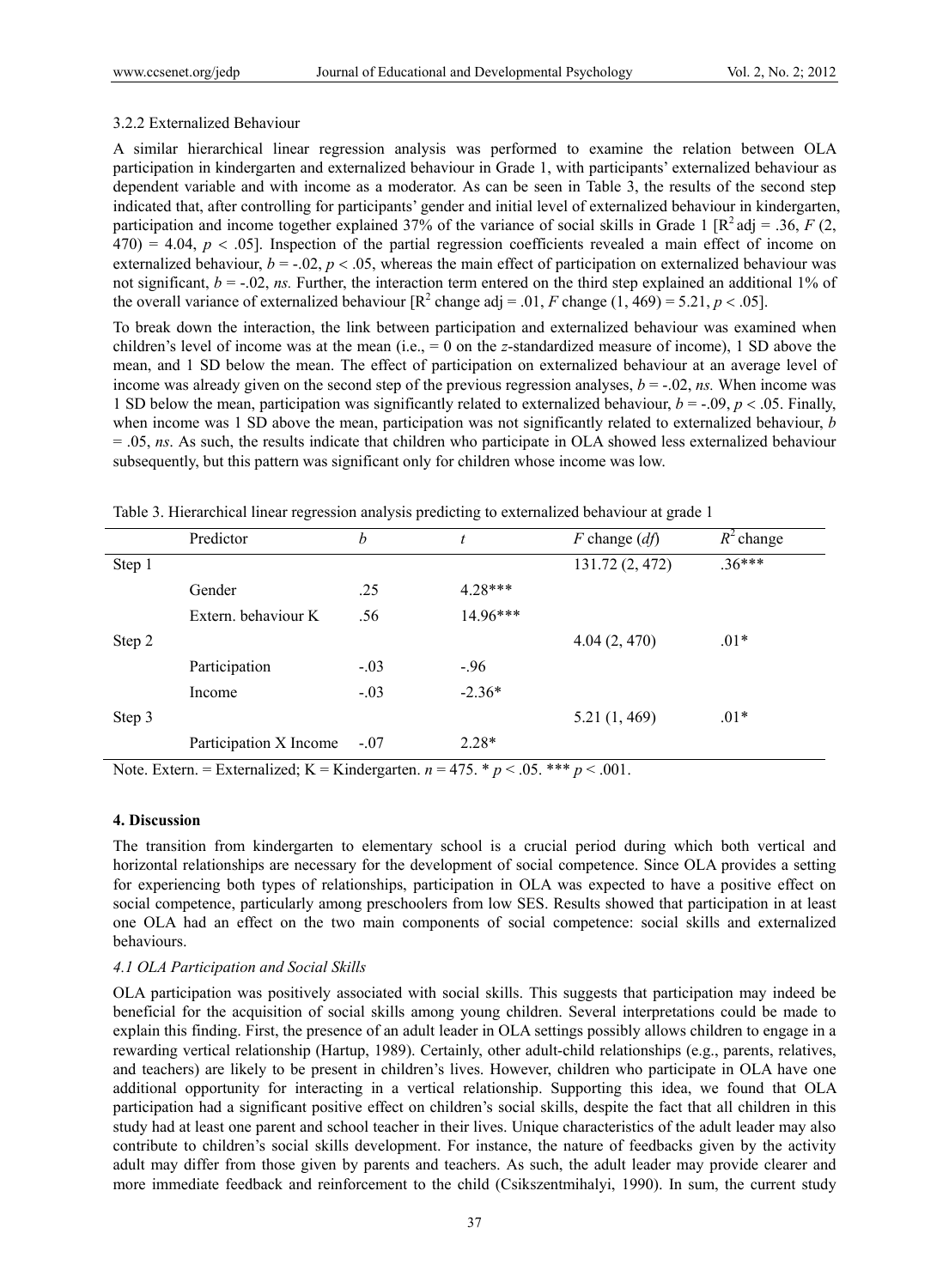lends credence to the strong role of the adult leader in OLA settings for children's social development.

Second, results of the current study suggest that OLA constitute fertile grounds for building horizontal relationships. Children who participate in OLA have greater opportunities to form relationships with other peers present during the activity (Mahoney & Stattin, 2000). Moreover, OLA provides unique and effective contexts for practicing social skills. Indeed, children must obey rules and work jointly with peers in order to achieve a common goal, thereby emphasizing structure and direction toward skill development (Mahoney & Stattin, 2000). Finally, it should be reminded that OLA are voluntary in nature and are usually held in a pleasant atmosphere. This may contribute to maintain children's motivation and enjoyment for the activity and generate more significant bonding and learning experiences (Cordova & Lepper, 1996).

#### *4.2 OLA Participation and Externalized Behaviour*

Results showed that OLA participation was associated with a decrease in externalized behaviour and this link was moderated by income level. In other words, only children from low income level who participated in OLA in kindergarten showed a significant reduction in externalized behaviour one year later. This finding converges with other studies showing that unsupervised activities predict poorer behavioural adjustment and that this association is stronger for lower-income youths (Marshall et al., 1997; Pettit et al., 1997). One interpretation is that the vertical relationships fostered in OLA settings may play a more active and supportive role for children from low SES. It has been shown that youths who are involved in OLA perceive higher social support from their activity leaders compared with youths who are involved in unstructured activities (Mahoney & Stattin, 2000). Further, research has indicated that "difficult" children are more susceptible to environmental effects (Belsky, 1997), which may explain why the effects of structured programs are found to be greater for children who have substantial behavioural problems than for children who have few behaviour problems (Vandell et al., 2005). Thus, it may be that the high amount of structure in OLA settings compensate for deficits in other areas of children's lives (e.g., poor quality parenting strategies, poor academic competence).

A final interpretation is that social contact with other peers who exhibit low externalized behaviour may be beneficial for low-income children. Several reviews have demonstrated that the characteristics of peers featured in OLA settings are important. In other words, with *whom* children engage in an activity may be as important as *what* the activity consists of (Mahoney & Stattin, 2000). In this regard, it has been reported that the social context of OLA includes peers who are socially competent and prosocial (Mahoney & Stattin, 2000). Therefore, by spending their free time in OLA, low-income children experience greater opportunity to interact in horizontal relationships with well-adjusted and non-deviant peers. These peers may compensate for the lack of adequate models in the lives of low-income children and the nature of their influence is likely to be positive for children's social development.

The current findings indicate that participation in OLA is beneficial in early childhood. Because enhanced social competence leads to improved adjustment, OLA participation should clearly be encouraged among preschoolers. One implication is to facilitate access to these types of activities by promoting knowledge and interest in OLA, increasing their availability and diminishing their elevated costs. More importantly, special consideration and easier access should be granted to children from lower income. In this respect, evidence shows that they are the ones who would benefit more from OLA, but they are also the ones who participate less. Finally, participation in OLA should be considered a useful tool for promoting social competence and should not be used as a replacement for intervention programs targetting children with social and behavioural difficulties.

#### *4.3 Limitations and Future Directions*

Taken together, the current study supports Hartup's (1989, 1996) model of social competence as the possible mecanism by which OLA affects children's social development. However, it should be reminded that vertical and horizontal relationships were not actually measured neither quantitatively nor qualitatively in the present investigation. As such, the model offers an explanation of the processes in place, but further studies are clearly needed to explain how these two kinds of relationships contribute to OLA participation. In addition, the present study is preliminary and shows a positive association between OLA involvement and only two measures of social adjustment (i.e., social skills and externalized behaviour). Other measures of adjusment including internalized behavior, self-esteem and academic achievement should be included in future studies. Moreover, other interpersonal contexts, such as parent-child relationships, that are likely to contribute to development of social competence should be considered in future research. Even though the sample was large and representative, the correlationnal design of the study cannot ascertain the direction of causality between OLA participation and adjustment outcomes. It would be interesting to assess the long term effects of OLA participation in future work. New studies should also consider other aspects of OLA participation, such as duration, time spent engaging in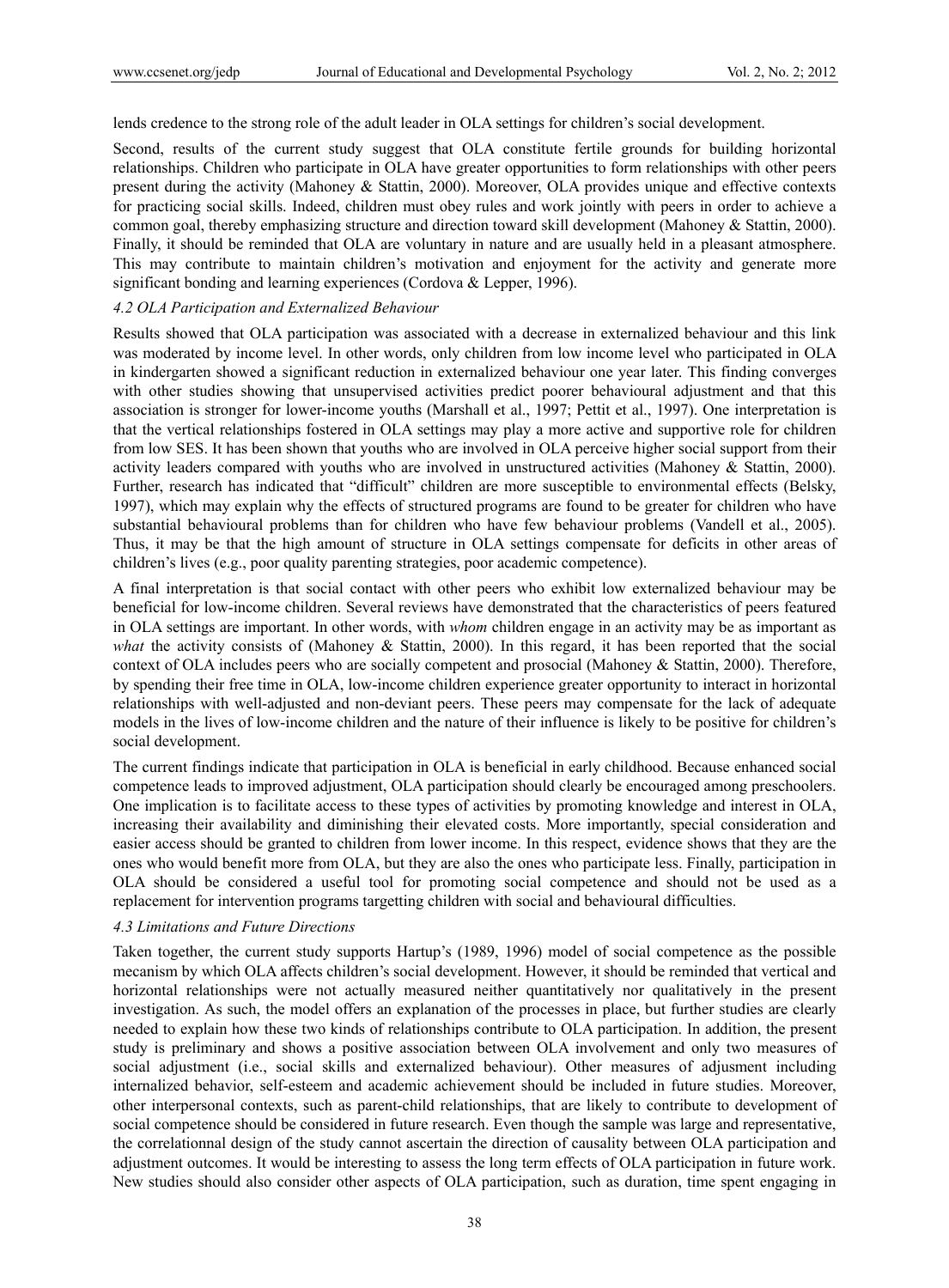the activity, number of participants, number of adults present, number and type of activity. For instance, one can wonder whether a large number of activities imposed by the parents would cancel the beneficial effects of OLA or even have a detrimental impact on children's well-being. In sum, the study of these different characteristics is likely to contribute greatly to an understanding of the underlying mechanism by which structured activities benefit participating children.

#### **5. Acknowledgements**

This study was supported by research grants from the Social Sciences and Humanities Research Council of Canada, the Fonds Québécois pour la Recherché sur la Société et la Culture and the Canadian Institutes for Health Research. The authors wish to thank the teachers and children of the Commission scolaire de Laval.

#### **References**

- Baron, R., & Kenny, D. (1986). The moderator–mediator variable distinction in social psychological research: conceptual, strategic, and statistical considerations. *Journal of Personality and Social Psychology, 51,* 1173–1182. http://dx.doi.org/10.1037/0022-3514.51.6.1173
- Belsky, J. (1997). Variation in susceptibility to environmental influence: An evolutionary argument. *Psychological Inquiry, 8,* 182-186. http://dx.doi.org/10.1207/s15327965pli0803\_3
- Bowlby (1973). *Attachment and loss: Separation* (Vol. 2). New York: Basic Books.
- Bronfenbrenner, U. (1977). Toward an experimental ecology of human development. *American Psychologist, 32*, 513-531. http://dx.doi.org/10.1037/0003-066X.32.7.513
- Bronfenbrenner, U. (1986). Ecology of the family as a context for human development: Research perspectives. *Developmental Psychology, 22,* 723-742. http://dx.doi.org/10.1037/0012-1649.22.6.723
- Buhrmester, D. (1992). The developmental courses of sibling and peer relationships. In F. Boer & J. Dunn (Eds.), *Children's sibling relationships: Developmental and clinical issues* (pp. 19-40). Hillsdale, NJ, England: Lawrence Erlbaum Associates, Inc.
- Cordova, D. I., & Lepper, M. R. (1996). Intrinsic motivation and the process of learning: Beneficial effects of contextualization, personalization, and choice. *Journal of Educational Psychology, 88*, 715-730. http://dx.doi.org/10.1037/0022-0663.88.4.715
- Crick, N., Werner, N., Casas, J. F., O'Brien, K. M., Nelson, D. A., Grotpeter, J. K., & Markon, K. (1999). Childhood aggression and gender: A new look at an old problem. In D. Bernstein (Eds.), *Gender and motivation* (pp. 75-141). Lincoln, NE: University of Nebraska Press.
- Csikszentmihalyi, M. (1990). *Flow: The Psychology of Optimal Experience.* New York: Harper & Row.
- Dodge, K. A., & Coie, J. D. (1987). Social-information-processing factors in reactive and proactive aggression in children's peer groups. *Journal of Personality and Social Psychology. Special Issue: Integrating personality and social psychology, 53*, 1146-1158.
- Eccles, J. S., & Barber, B. L. (1999). Student council, volunteering, basketball, or marching band: What kind of extracurricular involvement matters? *Journal of Adolescent Research, 14*, 10-43. http://dx.doi.org/10.1177/0743558499141003
- Fantuzzo, J., Coolahan, K., Mendez, J., McDermott, P., & Sutton-Smith, B. (1998). Contextually-relevant validation of peer play constructs with African American Head Start children: Penn Interactive Peer Play Scale. *Early Childhood Research Quarterly, 13,* 411-431. http://dx.doi.org/10.1016/S0885-2006(99)80048-9
- Fletcher, A. C., Nickerson, P., & Wright, K. L. (2003). Structured leisure activities in middle childhood: Links to well-being. *Journal of Community Psychology, 31,* 641-659. http://dx.doi.org/10.1002/jcop.10075
- Gresham, F., & Elliott, S. (1990). *Social Skills Rating System.* Cirle Pines, MN: American Guidance Service, Inc.
- Hartup, W. W. (1989). Social relationships and their developmental significance. *American Psychologist, 44*, 120-126. http://dx.doi.org/10.1037/0003-066X.44.2.120
- Hartup, W. W. (1996). The company they keep: Friendships and their developmental significance. *Child Development, 67*, 1-13. http://dx.doi.org/10.2307/1131681
- Hartup, W. W. (2005). Peer interaction: What causes what? *Journal of Abnormal Child Psychology, 33*, 387-394. http://dx.doi.org/10.1007/s10802-005-3578-0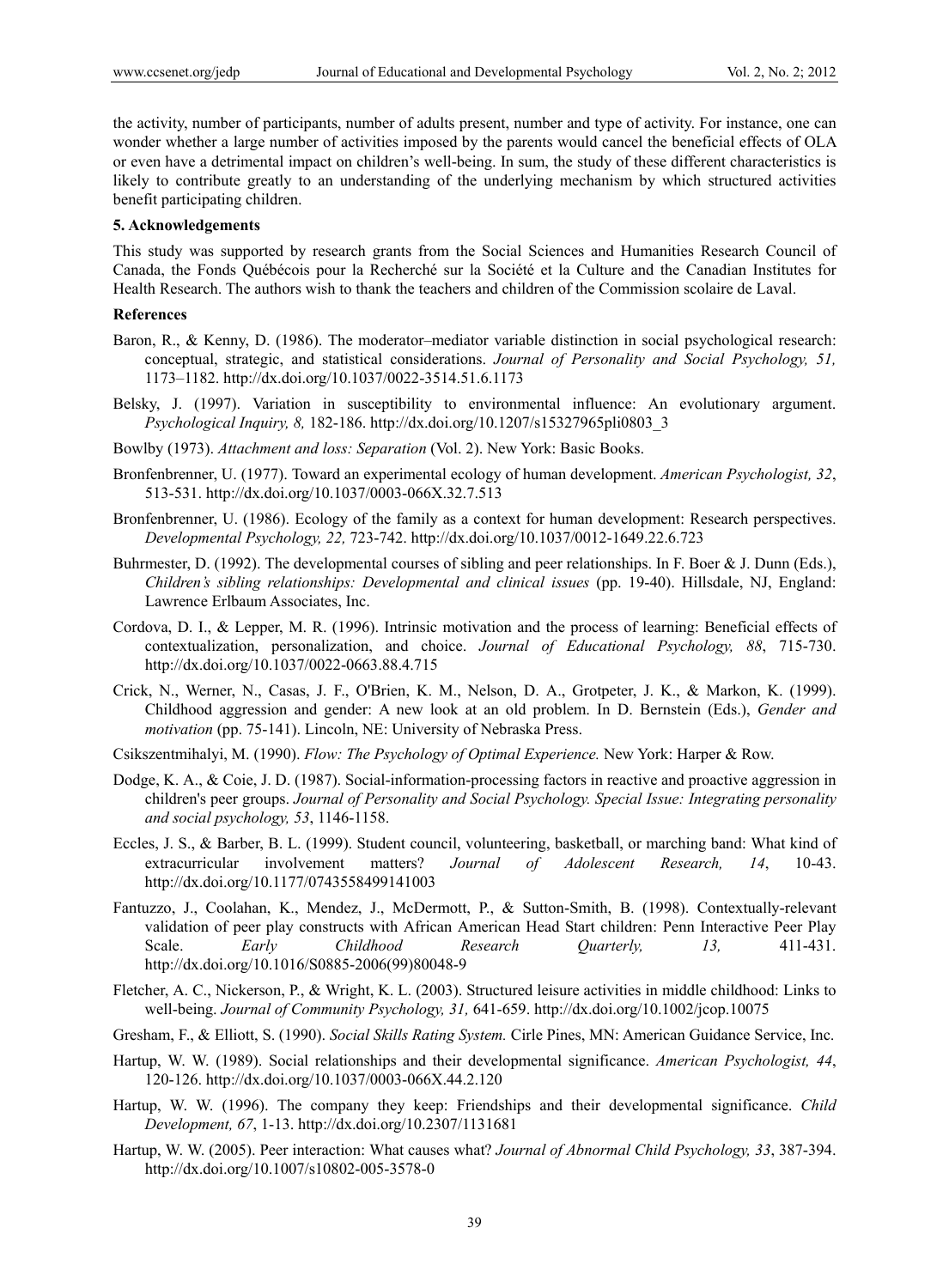- Kleiber, D., Larson, R., & Csikszentmihalyi, M. (1986). The experience of leisure in adolescence. *Journal of Leisure Research, 18*, 169-176.
- Ladd, G., & Le Sieur, K. (1995). Parents and children's peer relationships. *Handbook of parenting, 4,* 377-409.
- Larson, R. W. (2000). Toward a psychology of positive youth development. *American Psychologist, 55*, 170-183. http://dx.doi.org/10.1037/0003-066X.55.1.170
- Larson, R. W., & Verma S. (1999). How children and adolescents spend time across the world: Work, play, and developmental opportunities. *Psychological Bulletin, 125*, 701-736. http://dx.doi.org/10.1037/0033-2909.125.6.701
- Lieberman, M., Doyle, A-B, Markiewicz, D. (1999). Developmental patterns in security of attachment to mother and father in late childhood and early adolescence: Associations with peer relations. *Child Development, 70,* 202-213. http://dx.doi.org/10.1111/1467-8624.00015
- Maccoby, E. E. (1984). Socialization and developmental change. *Child Development, 55,* 317-328. http://dx.doi.org/10.2307/1129945
- Mahoney, J. L. (2000). School extracurricular activity participation as a moderator in the development of antisocial patterns. *Child Development, 71*, 502-516. http://dx.doi.org/10.1111/1467-8624.00160
- Mahoney, J. L., & Cairns, R. B. (1997). Do extracurricular activities protect against early school dropout? *Developmental Psychology, 33*, 241-253. http://dx.doi.org/10.1037/0012-1649.33.2.241
- Mahoney, J. L., Cairns, B. D., & Farmer, T. W. (2003). Promoting interpersonal competence and educational success through extracurricular activity participation. *Journal of Educational Psychology, 95,* 409-418. http://dx.doi.org/10.1037/0022-0663.95.2.409
- Mahoney, J. L., Larson, R. W., & Eccles, J. S. (Eds.) (2005). *Organized activities as contexts of development: Extracurricular activities, after-school, and community programs*. Mahwah, NJ: Erlbaum.
- Mahoney, J. L., Schweder, A. E., & Stattin, H. (2002). Structured after-school activities as a moderator of depressed mood for adolescents with detached relations to their parents*. Journal of Community Psychology, 30,* 69-86. http://dx.doi.org/10.1002/jcop.1051
- Mahoney, J. L., & Stattin, H. (2000). Leisure activities and adolescent antisocial behaviour: The role of structure and social context. *Journal of Adolescence, 23*, 113-127. http://dx.doi.org/10.1006/jado.2000.0302
- Marshall, N. L., Coll, C. G., Marx, F., McCartney, K., Keefe, N., & Ruh, J. (1997). After-school time and children's behavioral adjustment. *Merrill-Palmer Quarterly, 43,* 497-514.
- McHale, S. M., Crouter, A. C., & Tucker, C. J. (2001). Free-time activities in middle childhood: Links with adjustment in early adolescence. *Child Development, 72,* 1764-1778. http://dx.doi.org/10.1111/1467-8624.00377
- McNeal, R. B. (1995). Extracurricular activities and high school dropouts. *Sociology of Education, 68*, 62-81. http://dx.doi.org/10.2307/2112764
- McNeal, R. B. (1998). High school extracurricular activities: Closed structures and stratifying patterns of participation. *The Journal of Educational Research, 9*, 183-191. http://dx.doi.org/10.1080/00220679809597539
- Meeks, C. B., & Mauldin, T. (1990). Children's time in structured and unstructured leisure activities. *Lifestyles, 11*, 257-281. http://dx.doi.org/10.1007/BF00987003
- Pettit, G. S., Laird, R. D., Bates, J. E., & Dodge, K. A. (1997). Patterns of after-school care in middle childhood: Risk factors and developmental outcomes. *Merrill-Palmer Quarterly, 43*, 515-538.
- Pierce, K. M., Hamm, J. V., & Vandell, D. L. (1999). Experiences in after-school programs and children's adjustment in first-grade classrooms. *Child Development, 70,* 756-767. http://dx.doi.org/10.1111/1467-8624.00054
- Posner, J. K., & Vandell, D. L. (1994). Low-income children's after-school care: Are there beneficial effects of after-school programs? *Child Development. Special Issue: Children and poverty, 65,* 440-456.
- Posner, J. K., & Vandell, D. L. (1999). After-school activities and the development of low-income urban children: A longitudinal study. *Developmental Psychology, 35,* 868-879. http://dx.doi.org/10.1037/0012-1649.35.3.868